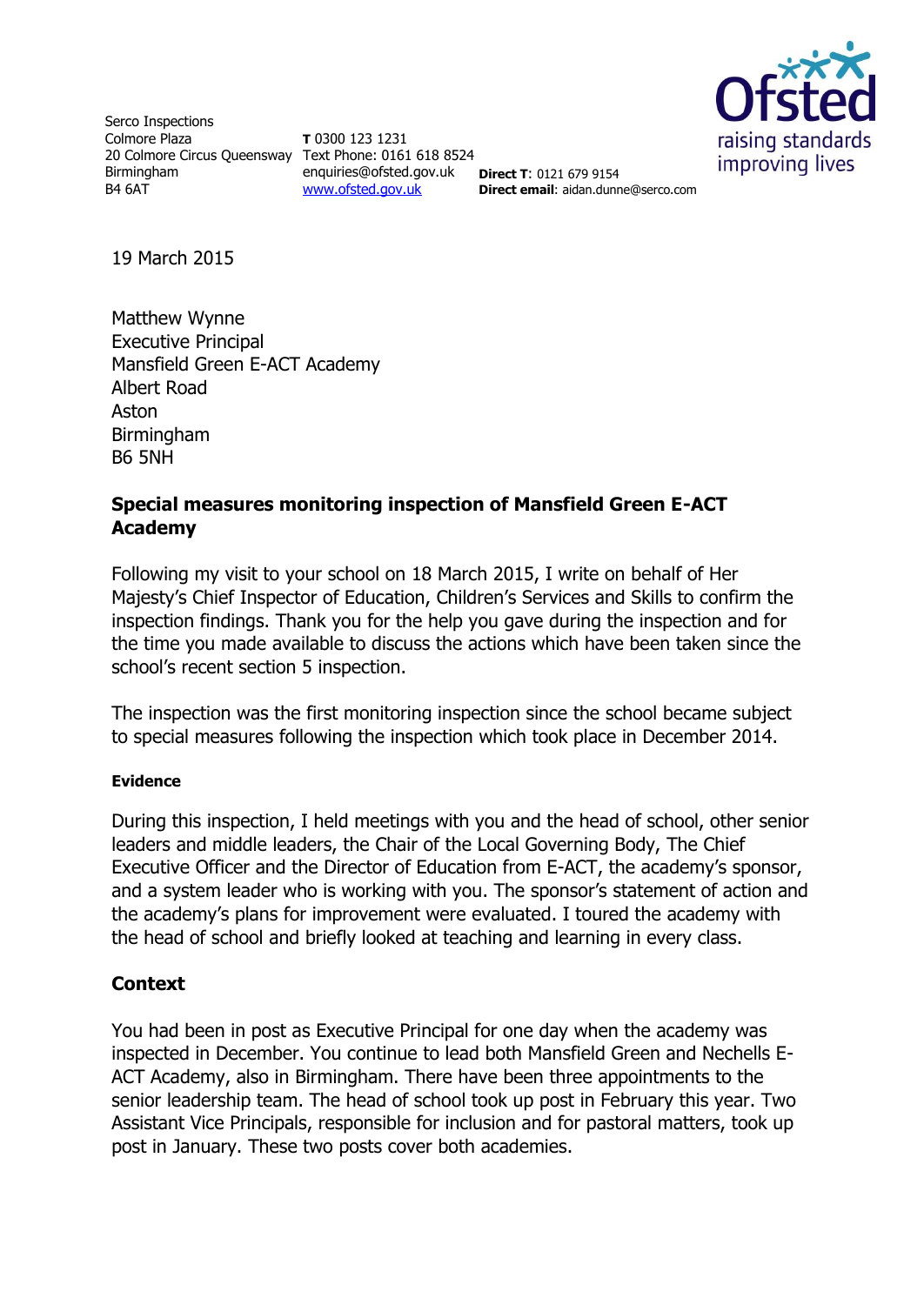

### **The quality of leadership and management at the school**

Leadership has been considerably strengthened. All of the senior leaders are employed on a permanent basis. This has brought much-needed stability and a sense of purpose and direction to the academy's work. Members of staff said that communication and clarity have greatly improved. They know what is expected of them, and are confident that they will be given support to help them improve their practice if needed.

Things are moving forward at a good pace. Systems and procedures have been tightened up and there has been no slippage in implementing action plans.

Arrangements are firmly established for keeping the academy's performance and progress under review. There is a published cycle of activities for monitoring and evaluating the quality of teaching, including gathering evidence from a number of sources. Teachers have had clear feedback on how they are doing and what is expected from them. The outcomes of the monitoring show that there is still a long way to go before teaching can be judged to be consistently good. You and the head of school are working with individual teachers to help them improve their performance and work towards the targets that have been set for them. A range of carefully chosen training is also helping teachers and teaching assistants to improve their practice. The arrangements for managing staff performance have been strengthened. Objectives for teachers are now linked both to pupils' progress and the national Teachers' Standards.

During our walk around the academy, the head of school quickly spotted things that were not going well, and were potentially barriers to successful learning, in the teaching of mathematics in almost all year groups and classes. This included work that was incorrectly marked, objectives for lessons that lacked precision and demonstrations that served to confuse pupils rather than develop their understanding. The weaknesses we observed confirmed that much work is needed to improve the subject knowledge of teachers and teaching assistants, and their understanding of how to teach mathematics, in order to deepen pupils' knowledge and understanding.

Leaders have introduced other procedures to ensure consistency of approach and practice across the academy. A policy for marking and feedback to pupils has been agreed and adopted, and expectations for what should be displayed on classroom walls have been made clear. The leader for inclusion has conducted a thorough review of procedures for identifying and supporting pupils who are disabled or have special educational needs. All pupils who require them now have individual learning plans that reflect their needs, and training has been provided for teaching assistants.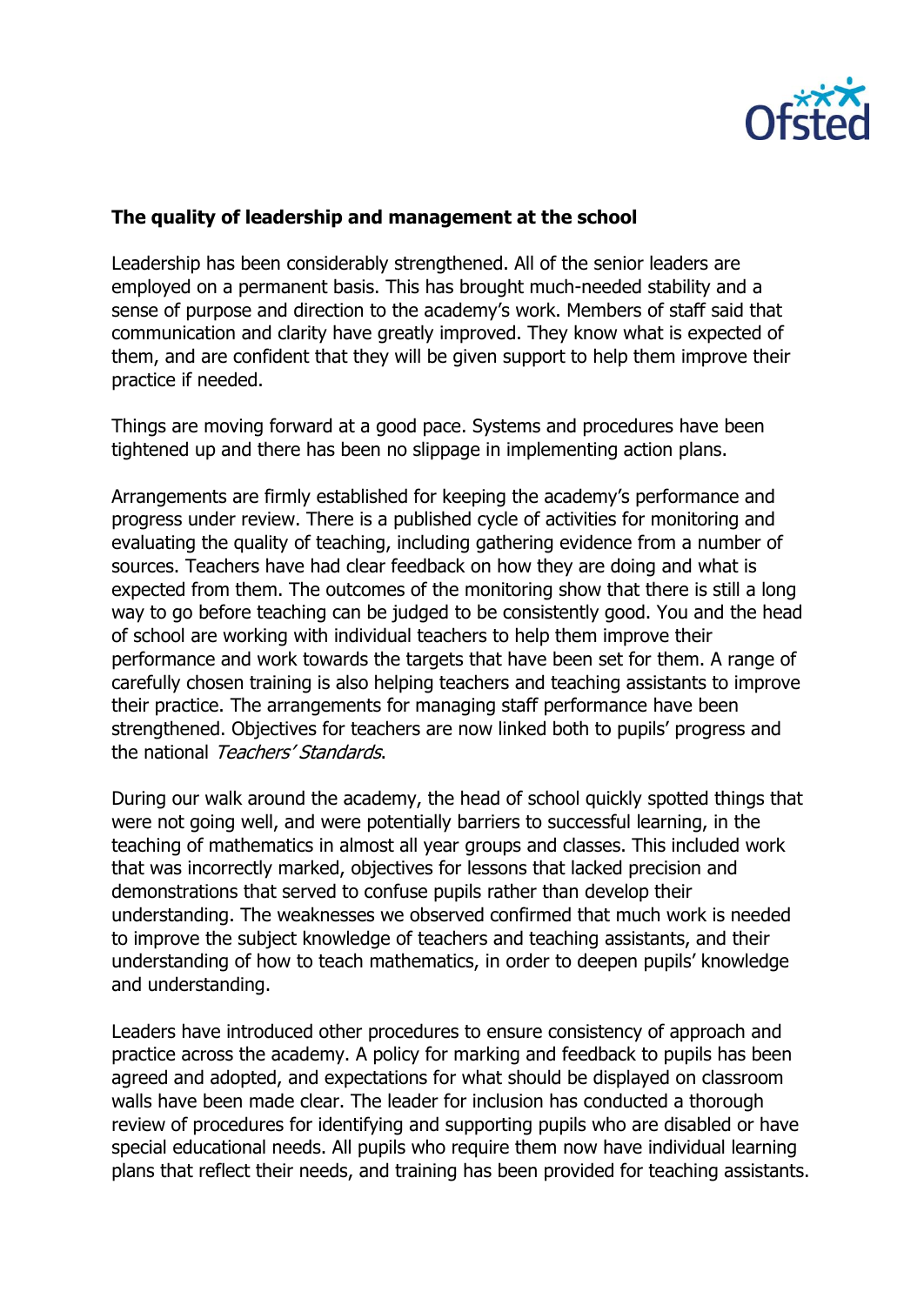

The pastoral leader has improved the system for encouraging and rewarding good behaviour, and early indications are that it is having a positive impact on behaviour. Staff record both positive and negative incidents on line. This information is analysed and trends identified, so that action can be taken where needed. It is also beginning to be used to add to evidence about the quality of teaching.

Other leaders are beginning to play a more prominent part in carrying out monitoring activities and leading developments. You, the governing body and the sponsor know that strengthening the work of phase and subject leaders is an important next step.

The targets for pupils' attainment and progress in the sponsor's statement of action and your action plan are ambitious. A great deal is being done to give pupils in Year 6 the chance to meet them and to make up as much as possible for previous underachievement. Minutes of meetings of the sponsor's Raising Achievement Board make clear that failing to meet the government's floor standards is not an option.

Assessment information is showing that progress is starting to accelerate but also highlights the substantial underperformance across the academy, especially in writing. Improving teaching and learning in writing and mathematics are rightly key priorities. 'Change teams' have been established to lead on improving teaching and learning in both of these areas.

Plans for improvement are based clearly on the areas of weakness highlighted during the inspection in December. Action to be taken is suitable and reflects a good degree of urgency. There are clear measures of success.

The sponsor's Raising Achievement Board meets regularly to scrutinise evidence and review the progress that is being made in dealing with areas of weakness. The board is attended by members of the local governing body as well as senior staff from E-Act. The board currently oversees financial and human resources matters, so that the local governing body can concentrate on the important task of working with the academy's leaders on improving teaching and learning.

The sponsor is providing appropriately targeted and timely support. This has had a positive impact, for example in the early years. Mansfield Green is working well with system leaders from other E-ACT academies. Staff have visited other academies to observe good and outstanding practice. Should it be necessary, you seek support from outside E-ACT.

Following the monitoring inspection the following judgements were made:

The sponsor's statement of action is fit for purpose.